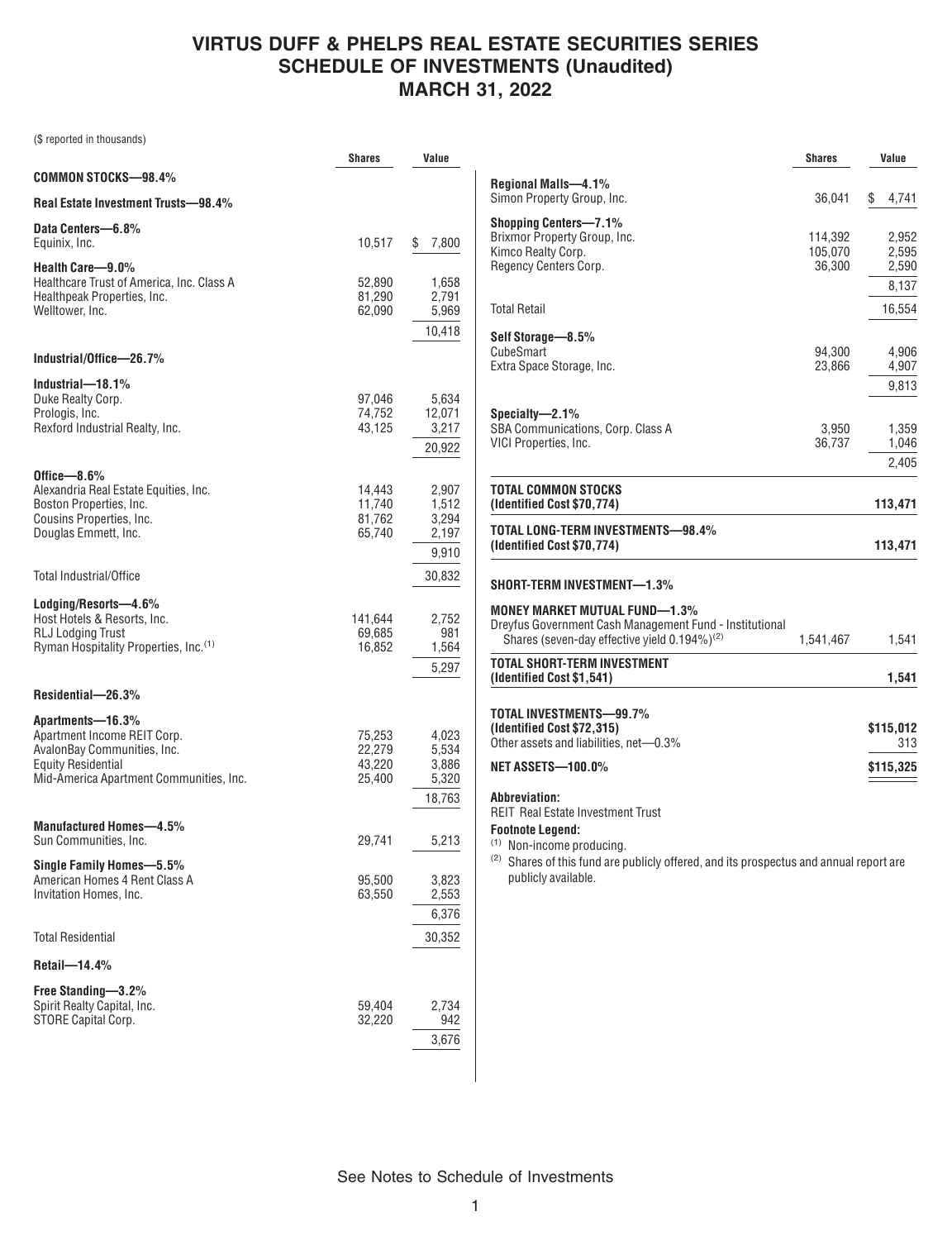### **VIRTUS DUFF & PHELPS REAL ESTATE SECURITIES SERIES SCHEDULE OF INVESTMENTS (Unaudited) (Continued) MARCH 31, 2022**

### (\$ reported in thousands)

The following table summarizes the market value of the Series' investments as of March 31, 2022, based on the inputs used to value them (See Security Valuation Note 1 in the Notes to Schedule of Investments):

|                           | Total          |                      |
|---------------------------|----------------|----------------------|
|                           | Value at       | Level 1              |
|                           | March 31, 2022 | <b>Quoted Prices</b> |
| Assets:                   |                |                      |
| <b>Equity Securities:</b> |                |                      |
| <b>Common Stocks</b>      | \$113,471      | \$113,471            |
| Money Market Mutual Fund  | 1,541          | 1,541                |
| <b>Total Investments</b>  | \$115,012      | \$115,012            |
|                           |                |                      |

There were no securities valued using significant observable inputs (Level 2) or significant unobservable inputs (Level 3) at March 31, 2022.

There were no transfers into or out of Level 3 related to securities held at March 31, 2022.

See Notes to Schedule of Investments